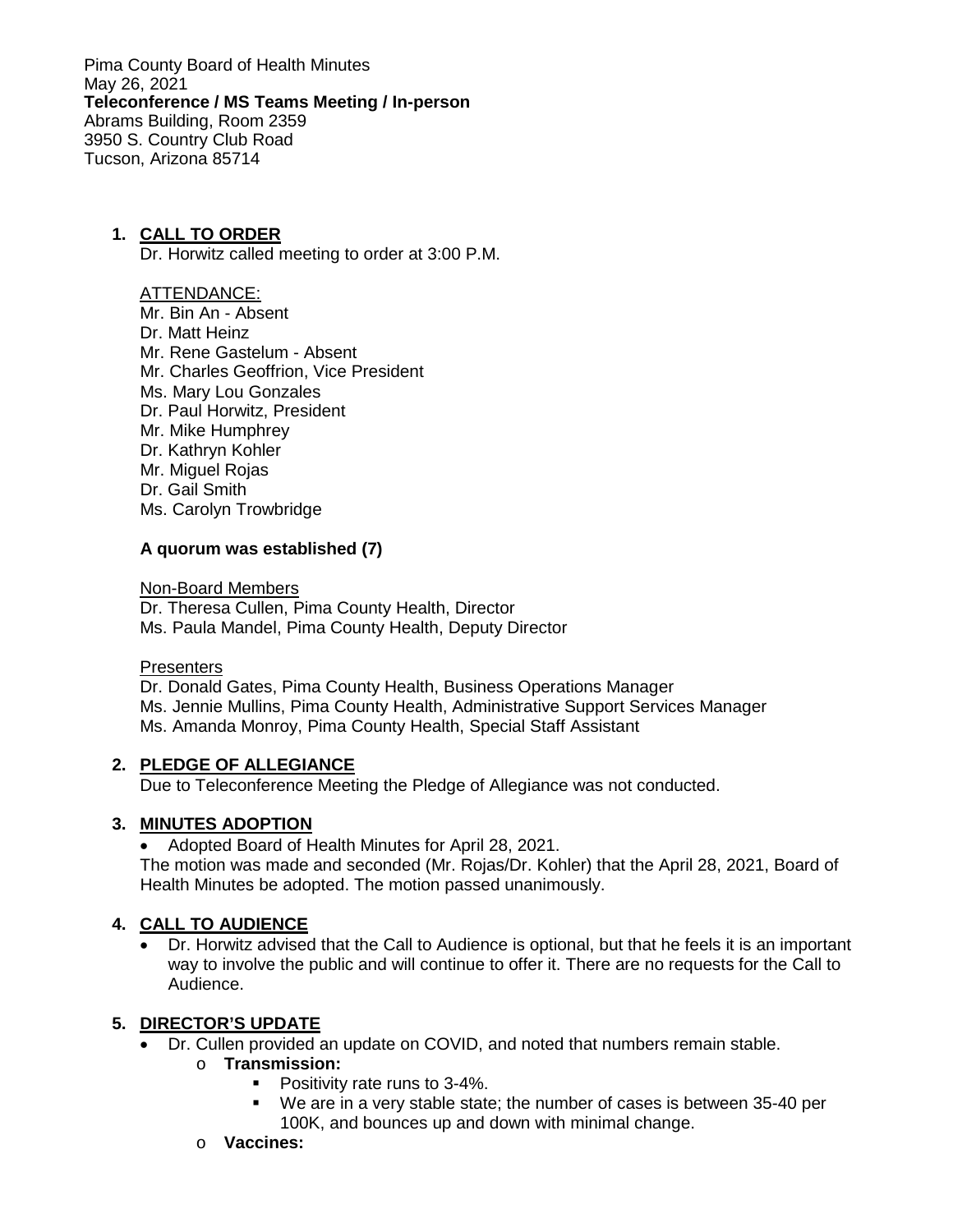- Vaccination rate continues to increase. Over the last 6 weeks the average number of shots provided at the large POD's was 22,000 shots a week. Currently we are doing approximately 11,000 shots a week at all the large static POD's.
- External to that Pima County Health Department (PCHD) continues to deliver around 20,000 shots a week, which includes pharmacies as well as provider offices, and anybody else that's on-boarded. The on-boarded physicians and providers can now order directly from the State which means there is a fairly significant decrease in the number of shots we've been able to give.
- We estimate that we need approximately 140,000 shots to get the 12-18 year olds where we need to go, assuming they're all getting two shots because they're getting Pfizer.
- PCHD continues to work with FEMA, who overall has given approximately 4500 immunizations in both of their mobile units.
- PCHD is doing a lot of communications, and Pima County Office on Aging (PCOA) has been working with us. PCOA just blasted a \$70,000 campaign that they're doing with businesses, including TEP and Tucson Appliance, to try to get more people to the PODs.
- PCHD had an internal discussion yesterday about the potential use of incentives at the POD's. And we're trying to figure out how we will move ahead with that, and we're doing everything we can.
- We have a list of about 20 upcoming vaccination sights in the next month. We have 100 mobile sites that have been designated.
- o **Data:**
	- Dr. Cullen was on a domestic and global call earlier today, and what the data is showing in the U.S. is that of the people that have not gotten vaccinated which is different in every area of the country – about 30% are probably immutable and are not going to change for a multiple number of reasons. Our goal is to get the other people moved to get vaccines as we move forward.
	- Age 65 and over is over 75% vaccination rate, and Pima County has three zip codes that are over 75%.
	- PCHD has over 20 census tracts, and have identified a few that we are really struggling with. This information is on the dashboard and can be sorted by jurisdiction or by school district, by zip code, or census tract.
	- We are putting together some outreach specific to the one census tract that is in mid-town and is at 26% immunizations.
- o **Testing:**
	- Testing continues to be consistently low, between 50 and 150 tests a week.
	- **PCHD** is tracking our viral sequencing, and gets a report on that every other week.
	- We know that there is variants of interest in the community but it seems to be stable, and we are working with the State on that.
- Mr. Humphrey asked if there is any sense of the overall immunization rate in Pima County. Dr. Cullen advised that PCHD defaults to the CDC tracker, where Pima County is at about 52%. Pima County numbers are good compared to other counties, but it's hard to move.
- Dr. Smith inquired if the physicians who are giving vaccinations locally in office are reporting those. Dr. Cullen advised that yes, those vaccinations are recorded in ASIIS, the Arizona State Immunization Information System, and that the vaccines are also tracked by the State in terms of inventory, and the inventory needs to match what has been given.
- Dr. Heinz inquired about the exact number of fully vaccinated individuals in Pima County, and Dr. Cullen retrieved the numbers from the CDC COVID tracker as 42.3% of the total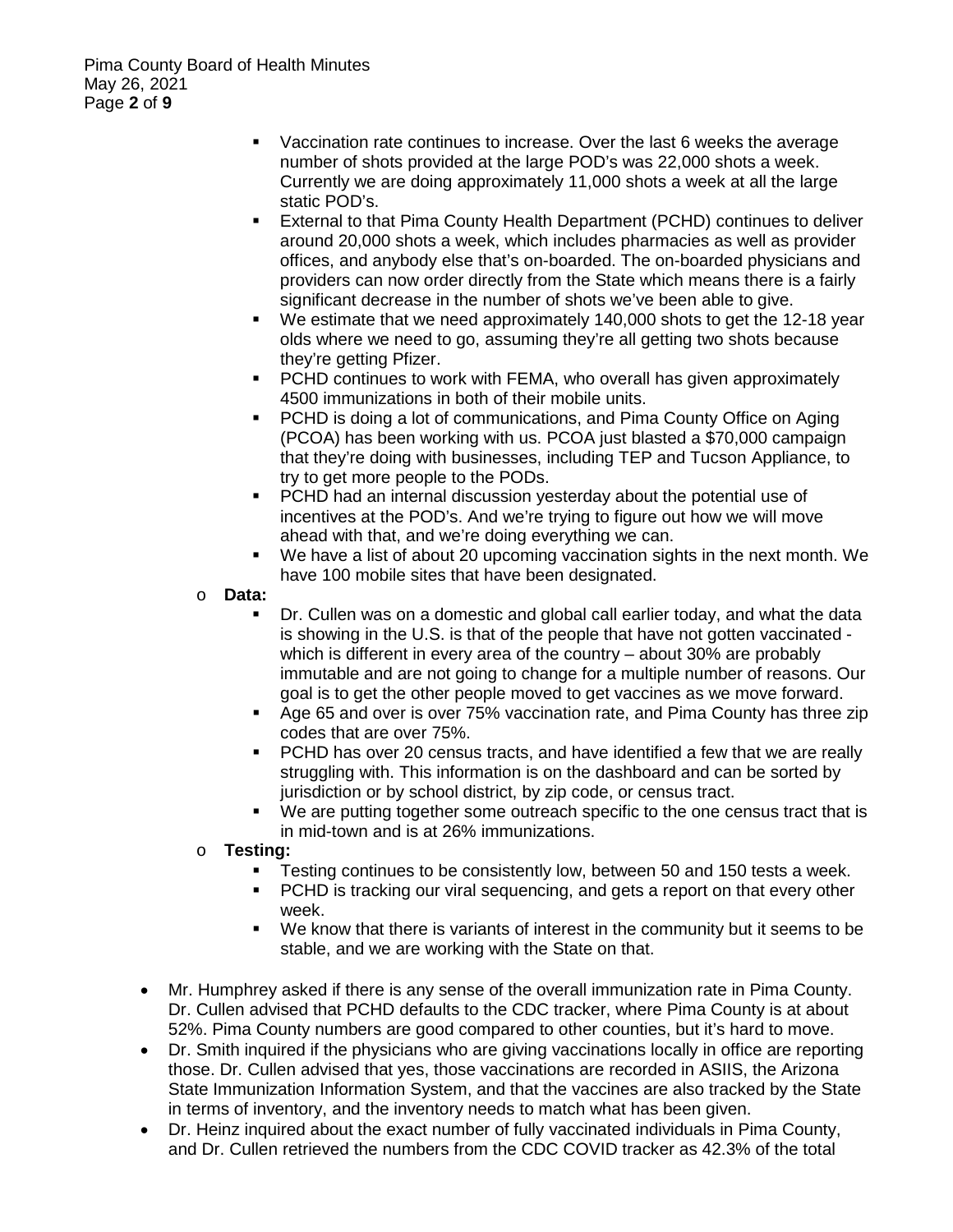population has been vaccinated, 52.5% of the population  $\lambda$  = 18 years old, and 78.2% of the population >/= 65 years old. Dr. Cullen noted that the State numbers don't totally match the CDC figures.

- Dr. Heinz asked if there are any signs of concern in response to the Board of Supervisors (BOS) easing of the mask requirement for fully vaccinated individuals. Dr. Cullen replied that she did not anticipated seeing anything for 14 days, so it may be late this week before any kind of uptick is noted.
- Dr. Heinz had a final inquiry about sequencing, and asked if, or how, PCHD is messaging healthcare professionals on the importance of reporting vaccine breakthrough cases, or patients admitted for COVID-related symptoms, to the CDC. He noted that, from the practice standpoint and his own recent experience, filing the report with the CDC is not very intuitive, and asked Dr. Cullen what approach is being taken. Dr. Cullen noted that sequencing results are shared with the hospital and clinical community CEO's, but does not know if that information is being pushed down the hospital list or to the emergency rooms. Dr. Cullen also stated that most providers are aware that they should report to VAERS (Vaccine Adverse Event Reporting System), but do not always do so; she indicated that she will make sure to follow up on that.
- Dr. Kohler asked how the immunization is going in the young people. Dr. Cullen advised that last week approximately 10% of the 12-18 year olds have been immunized, but is unsure if those numbers are accurate so will have to follow-up and send that information out.
- Dr. Cullen continued her presentation with a discussion about other communicable diseases:
	- $\circ$  Pima County had some cases of a norovirus, a gastroenteritis virus, in our larger care centers and has been working with them closely.
	- o Pima County has seen an increase number of pertussis cases, and has the highest number of pertussis cases in the State right now. PCHD is working with the State to look at the numbers longitudinally and see if there is a concerning trend. Most have been identified at one pediatric office that has really been on top of it.
		- Mr. Geoffrion inquired if the pertussis cases are specific to an age cohort, and Dr. Cullen responded that looks to be in the 2-10 year olds, but not in newborns or pregnant women, nor does she believe there have been any adult cases.
		- Ms. Paula Mandel added that in the pertussis cases to date, those children have been fully vaccinated although some had not yet received the booster dose at 5 years of age. Ms. Mandel also noted that it is really important that we make sure adults are getting the Tdap vaccine for that immune boost to pertussis.
		- Dr. Cullen advised that once PCHD gets a better handle on the situation, the communications team will get the information out into the community to remind people to test for pertussis.
	- o Pima County is seeing a minimal increase in STI's, sexually transmitted infections, which is a good sign as it indicates that people are getting tested.
		- Ms. Gonzales asked if the increase in cases of syphilis in newborns is still going on now. Dr. Cullen advised that there hasn't been an increase in those cases overall, although there was an increase in congenital syphilis. She noted that she will be able to share those numbers after finishing the year in the next five weeks, and asked that a final STI report be put on the agenda for August. Dr. Cullen also advised that PCHD has intentionally increasing syphilis testing, and that a rapid test is being used unless someone is symptomatic or at risk, and then a blood test is provided. There is internal discussion about whether to continue using that rapid test, which is about 71% sensitive, or flip everyone over to the blood test.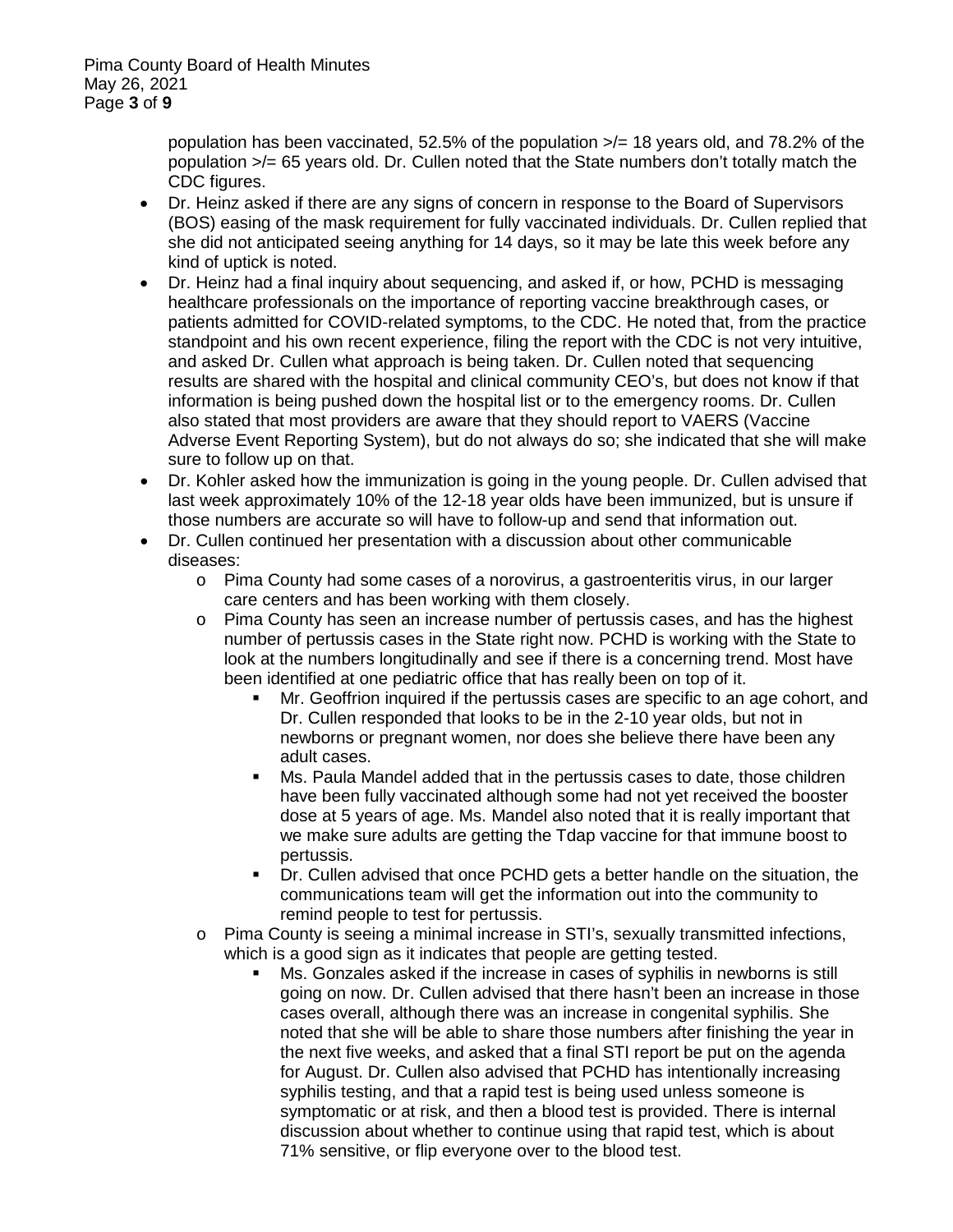- o The Needle Exchange Bill (S.B. 1250) was signed by Governor Ducey as a preventative measure. PCHD is already doing active needle exchange at clinics, and also working with SAAF (Southern Arizona Aids Foundation) to ensure they have adequate supplies to do needle exchange.
- Dr. Cullen advised that PCHD has begun to prepare for back-to-school immunizations, and has already submitted the request for flu vaccination supplies.
- Dr. Cullen discussed the current grant application in process. PCHD has applied for five grants, and three are non-competitive and two are competitive. Dr. Cullen is in the process of writing up a short executive summary that will show how the non-competitive grants will interface.
	- o The three non-competitive grants will reportedly be awarded sometime in the next 6- 8 weeks. The three grants are:
		- 1. A health equity related to testing, and is a 2 year grant.
		- 2. A health equity related to vaccines, which is a 3 year grant. The plan that was submitted is that PCHD will have vaccine teams of five people for every district for those 3 years. The teams will include a health navigator, health coaches, community health workers, and a public health nurse to administer the vaccine if needed. The grant is designed for PCHD to work with other community members to address chronic disease and other social determinants of health that put individuals at risk for COVID.
		- 3. A health equity related to schools, which is a 1 year grant beginning May 1. The grant related to health equity/schools is to ensure there are wrap-around services - such as housing, food or therapy assistance - for school districts and/or the private, public, charter or parochial schools that choose to get tested and participate in the school-based pool testing program that the State has contracted to provide. Clarification was received that even if a school does not participate in the pooled testing, if somebody tests positive at the school they are eligible for these wrap-around services.
	- o Two additional grants submitted are:
		- 1. A competitive grant for health literacy from the Office of Minority Health at HHS.
		- 2. A community health worker grant that would be used to build our ability to train and utilize community health workers.
- Dr. Horowitz asked how personnel will be affected by the grants; will more staff be hired or will existing staff need to do more? Dr. Cullen indicated that the estimate is that an additional 100 positions may be needed, and discussions are in process with Human Resources and the grants management division to try to figure out how to move forward.
- Mr. Geoffrion inquired what the long-term impact will be to the department when the grant, or grants, run out. Dr. Cullen noted that PCHD will be building infrastructure that, while triggered by the COVID response, is ultimately focused on health equity and community. The hope is that a transition plan will be developed that includes a request for additional funding if the grant work is to continue long-term.
- Dr. Cullen discussed the Northwest Service Center project that will replace the existing North Clinic. The Northwest Service Center will occupy the site at 1010 W Miracle Mile which previously housed the Golden Pin Lanes bowling center. Dr. Cullen asked Ms. Mandel to update the BOH members on the progress of that project.
- Ms. Mandel advised that the original plan was to reconfigure the existing structure to accommodate the Health Department's needs, but they are actually going to demolish the structure and build a new 3 level building that is going to be a cross-level County department. The building will ultimately house health services including WIC, a Vital Records team, Consumer Health and Food Safety, the REACH program, the Bike/Pedestrian program, HIV/STI and Teen Pregnancy programs, Public Health Nurses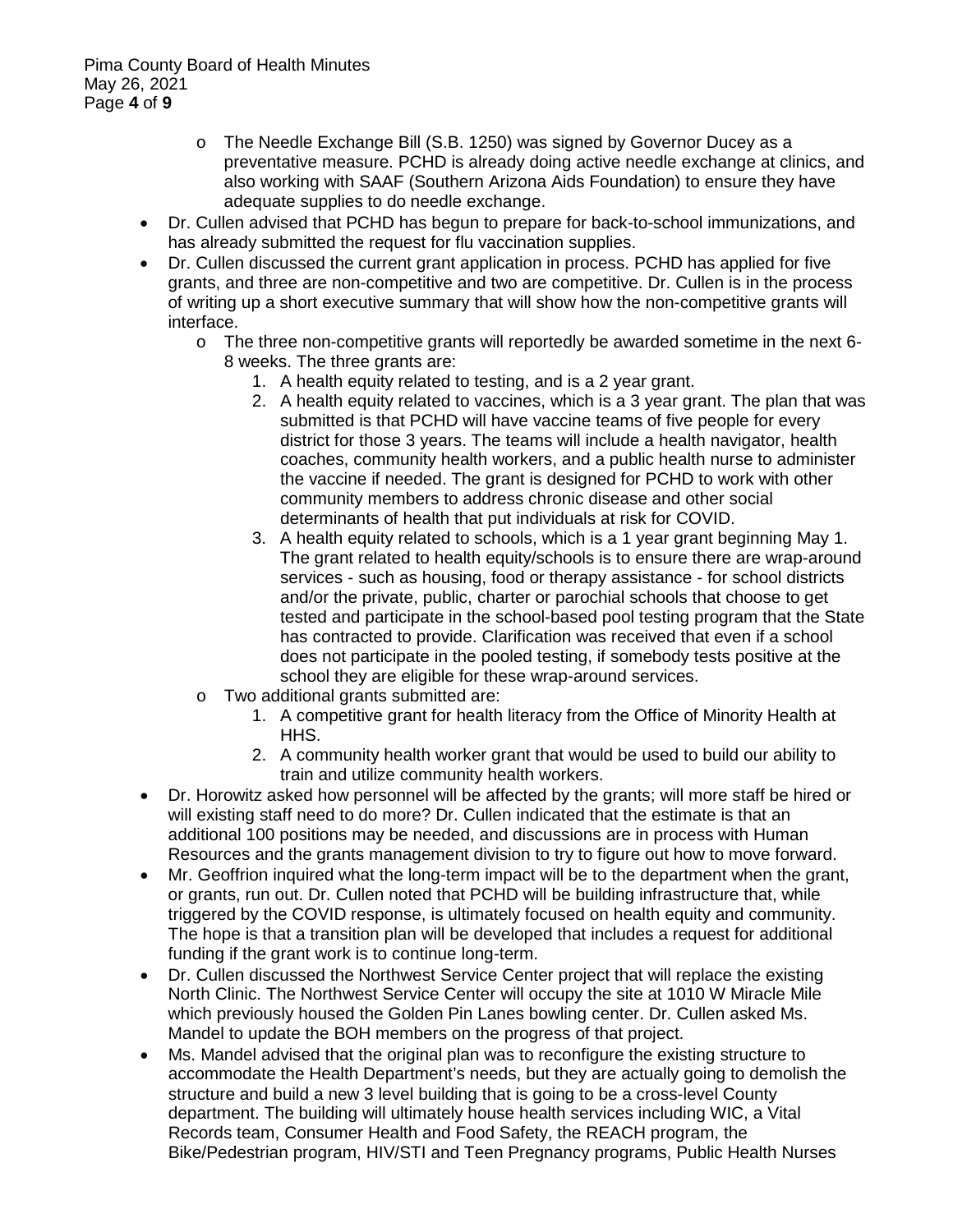and a small space for immunizations, and, if space is made available, the Congregate Care program and our Data Informatics team. The two other County programs that are to be housed in the building include adult probation and community support services. There has also been a proposal to have one of the Federally Qualified Health Centers actually build a clinic on the site that provide clinical services; that clinic would potentially house PCHD family planning services, and be an entry point for PCHD to get people to a medical provider or a medical home. Ms. Mandel noted that there is a lot of discussion still ongoing, and PCHD will meet with the architects to go over their final proposal, and probably some adjustments.

- Mr. Humphrey asked if any of the extra money that the Health Department will have could be used to address health equity and heat danger in Tucson and Pima County, such as providing shade trees or water in those areas of town that are at risk. Dr. Cullen advised that PCHD is working on a BRACE (Building Resilience Against Climate Effects) grant that will be submitted to the State. The BRACE grant is small (\$50,000), and is related to heat mitigation. She noted that PCHD is in the process now of putting up a website that will list cooling centers, and is working with the University of Arizona Climatology office, as well as reaching out to the City of Tucson.
	- o Dr. Smith noted that the topic of heat mitigation for the homeless was recently discussed at a Pima County Animal Care Center advisory committee meeting, and reported that many in the homeless community would not utilize cooling centers because they can't take their animals in, and that a lot of the cooling centers can't have the animals in unless the animal is crated. She wondered if a small part of the grant money might be used to provide crates in certain cooling center sites so that the homeless community could utilize them.
	- o Mr. Humphrey suggested implementing a low-cost program to service swamp coolers used on mobile homes so they would work and help the poorest of the poor keep their trailers cool enough to survive in.
- Dr. Cullen advised that PCHD is in the process of getting the Consumer Health and Food Safety department back to a fairly normal approach now that the mask mandate is eliminated. She noted that in a recent meeting with Supervisor Bronson and roughly 30 business owners, the overall sentiment is to get inspections back to the pre-COVID educational model that incorporates things like Safe Serve training and managerial training. Dr. Horowitz noted that people are really supportive of that approach, and appreciate that the health department will come in and work with a business and teach rather than punish.
- Dr. Cullen finished her report by noting that the salary changes for clinical staff have been approved. The salary changes will be back dated, and people will see their salary increase in a June paycheck. Additionally, the new salaries are posted on the HR website, and the hope is that by all clinical staff positions will be filled by July.

## **6. BUDGET UPDATE**

- Dr. Donald Gates reported that the BOS approved the tentative budget at their budget adoption meeting, including the Health Department's roughly 25% total funding increase on the Health Fund side. The BOS will vote at their June meeting on the final adoption of the budget, and to the best of his knowledge there is no expectation of any deleterious changes to the Health Department's allocation. The Health Department hopes to see similar increases in the future.
- Dr. Gates noted that the five immediate grants that are in process either submitted or about to be submitted – total approximately \$36 mil over a various period of performance, ranging from between 15 months to 3 years in length.
- Dr. Gates advised that PCHD will absolutely be seeking out additional space at the Northwest Service Center to accommodate the 100-plus positions that will be part of the grant. He acknowledged that it will be a challenge for Facilities Management to help us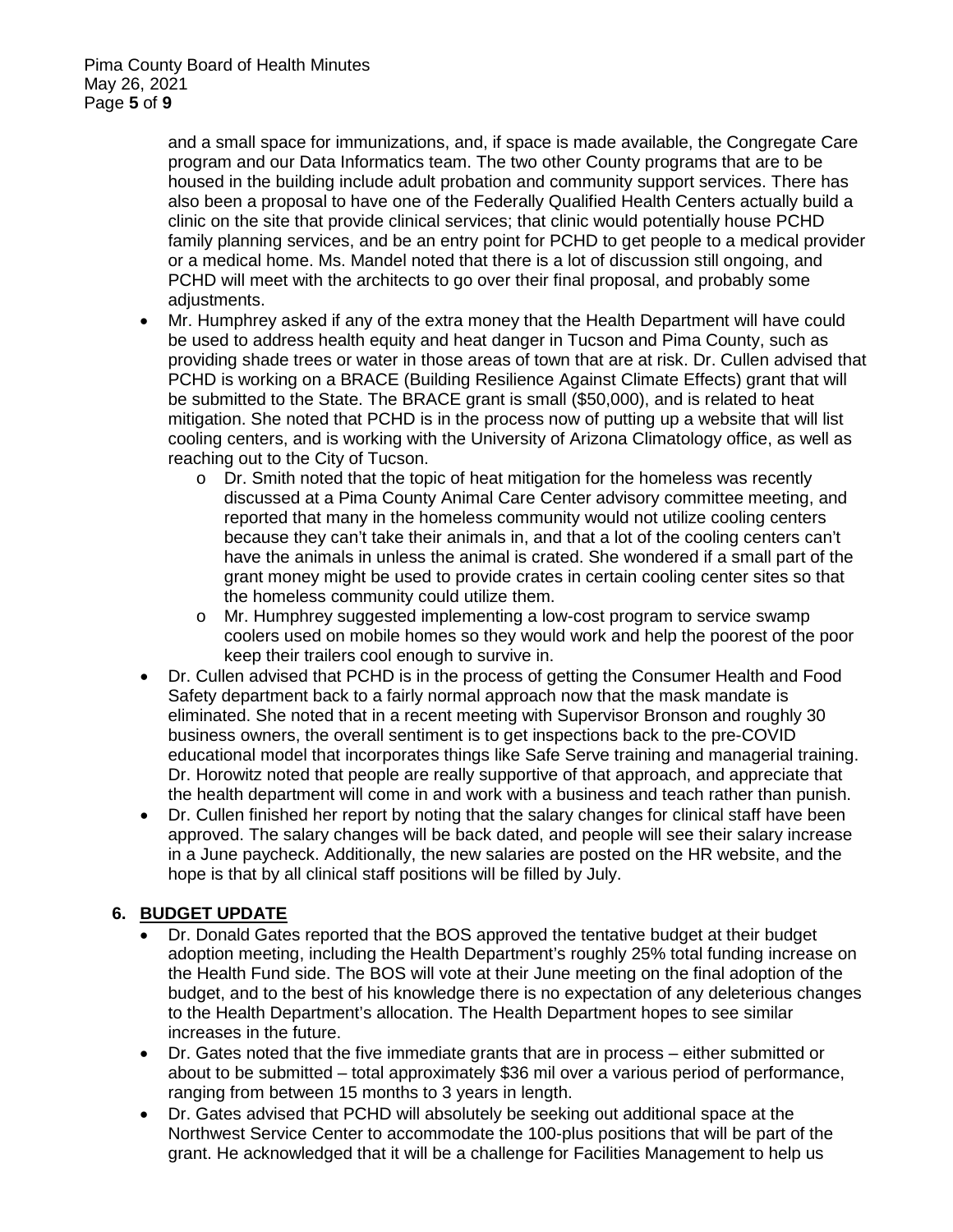meet, but the hope is that permanent spaces will be found rather than repurposing existing space for staffing needs.

- Dr. Horowitz inquired if there is some flexibility in how the grant funds are allocated. Dr. Gates noted that there may be greater, or lesser, latitude depending on the specific funding opportunity. PCHD has several that will allow us to advance the needs of the grant with still helping set up some of the infrastructure, or foundation, for Health Department 2.0.
- Dr. Gates discussed the proposed Pima County ordinance change regarding vaccination fees, and the Director's discretionary ability in waiving fees. In collaboration with the PCHD lead attorney, an initial revision text was developed that lists four situations which allow the Health Department Director the ability to waive those fees; they are:
	- 1. A public health emergency;
	- 2. Proof of extreme financial hardship as set by 150% of the current federal poverty level, that is to effectively match our sliding fee scale for our family planning and sexual health clinics;
	- 3. If so waived by the Health Director;
	- 4. When children are receiving immunizations in accordance with Arizona Revised Statutes.

Dr. Gates noted that there is still some conversation about the specific verbiage but it is very close to the complete and final proposal.

- Dr. Smith inquired about how individuals are required to prove the "150% of the current federal poverty level" without causing them embarrassment.
- Dr. Gates advised that the situation matches the current sliding fee scale process where self-report of income and number of dependents is deemed sufficient; no one is required to produce a pay stub or tax return or anything of that nature. PCHD has had excellent success with the sliding fee scale for some time, and this provides the opportunity to have flexibility to implement that across the board.
- Ms. Mandel noted that people are not turned away if they cannot afford the sliding fee scale, or do not have funding at the time of service.
- Dr. Horowitz asked Dr. Cullen if this proposed change to the Pima County ordinance regarding vaccination fees is something that the BOH needs to act on. Dr. Cullen indicated that yes, the BOH does need to endorse the change to the ordinance.
- Mr. Rojas moved that the BOH forward the proposed Pima County ordinance change to the BOS as written. Dr. Kohler seconded. The motion passed unanimously with no further discussion.
- Dr. Gates indicated that the next steps will be drafting the actual resolution, which will be submitted for legal review, and then prepared for a BOS agenda. A notice of hearing specific to this ordinance revision must be published 15 days prior to that meeting, and then PCHD must attend that BOS meeting and present the ordinance revision. At that point the BOS will vote and either move it forward or reject it.
- Dr. Heinz inquired if it was to be brought forward at the June 22, 2021 BOS meeting, or later. Dr. Cullen noted that as the ordinance change has already been discussed with the lawyers and Administration, she does not anticipate there will be any push back from the County staff. Dr. Gates advised that the paperwork would be prepared and submitted for the June 22 BOS meeting as requested.

## **7. SUMMER MEETING SCHEDULE**

- Dr. Horowitz requested the input and support of the board members regarding the BOH summer meeting schedule, as well as proposed changes to the location, date and time of future meetings.
- Dr. Horowitz feels that an opportunity exists to transition BOH meetings to the BOS meeting room downtown moving forward. He cited a number of reasons for making this change, such as improved security including a metal detector on site and the sergeant at arms; the ability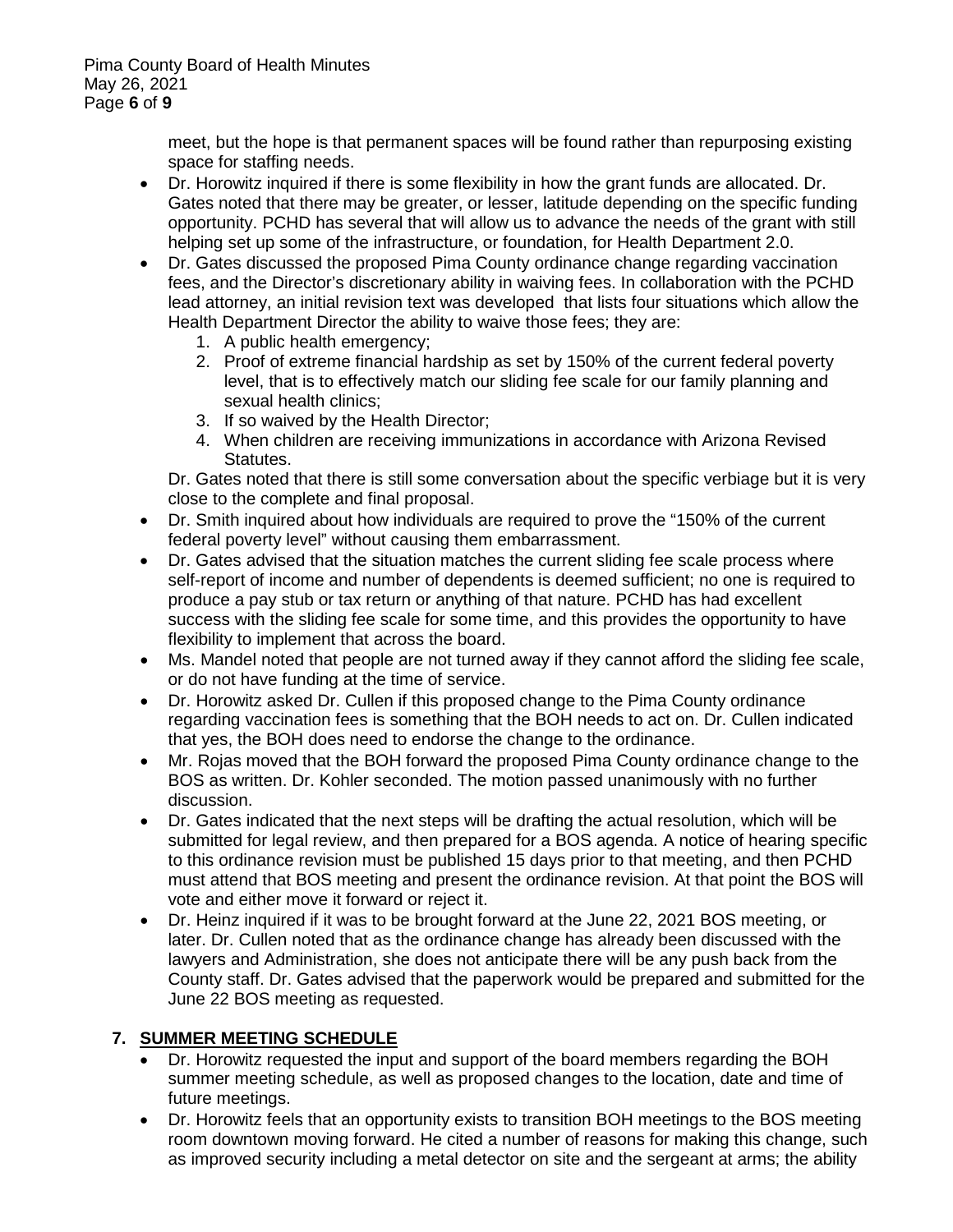to meet either in person or virtually; greater public access to the meetings; and the elevation of the importance of public health to the community.

- Dr. Horowitz had discussions with Pima County Administration, BOS Chair Sharon Bronson and the Clerk of the Board, and Dr. Francisco Garcia and Dr. Cullen to discuss whether this request is possible. He had a tour of the BOS meeting space, and was also assured that parking spaces would be made available on Level A of the parking garage for BOH members.
- Dr. Horowitz advised that the change of venue would require that BOH meetings move to the third Wednesday of the month, which would be a standing date that would only be altered in the event that the meeting was bumped to accommodate a BOS emergency meeting. The time of the meetings would remain the same at 3 p.m. to 5 p.m.
- Dr. Smith indicated that she has a prior commitment on the third Wednesday of the month through the end of 2022 that prevents her from traveling to the meeting space in person, but she is available to attend virtually if the meeting time remains 3 p.m. to 5 p.m. on that day.
- Dr. Horowitz also proposed that the BOH meeting for July 2021 not be held because the BOS meeting space is not available for July, and Dr. Cullen will be out of the office at that time.
- Dr. Cullen indicated she is also not available for the August 2021 meeting on the third Wednesday, but that she felt the August meeting should not be cancelled as that would mean two months without meeting. Dr. Horowitz indicated he would review and see if that meeting could be moved from Wednesday, August 18 to Friday, August 20, when Dr. Cullen returns.
- A motion was made and seconded (Mr. Rojas/Ms. Gonzales) that the BOH monthly meetings be moved to meet in the BOS meeting room downtown on the third Wednesday of every month from 3 p.m. to 5 p.m. The motion passed unanimously.
- A motion was made and seconded (Dr. Kohler/Dr. Smith) that the BOH does not meet in July 2021. The motion passed unanimously.
- Dr. Horowitz confirmed that the next BOH meeting would be held on June 16, 2021, from 3 p.m. to 5 p.m. at the BOS meeting room downtown. Dr. Horowitz also advised Suzanne that she would need to contact the Clerk of the Board to make the formal request.

## **8. OBESITY: PUBLIC HEALTH CONSIDERATIONS AND POTENTIAL POLICY SOLUTIONS**

- Dr. Heinz asked the BOH to think about what kind of policies we can work toward at the County level, maybe in collaboration with the City of Tucson, to address the problem of obesity and the many adverse health circumstances that result from it. He asked the members to share their thoughts and develop a plan to make obesity one of the Health Department's major public health priorities and goals moving forward. Dr. Heinz noted that the pandemic revealed how issues such as LDL cholesterol levels and BMI were directly linked to worse outcomes from coronavirus infection, and he would like to address this issue in a holistic and respectful way.
- Dr. Smith noted that pre-COVID a number of plans were already in action that were working very nicely. These plans included farmer's markets accepting SNAP cards; neighborhood gardens; and the Community Foodbank utilizing the services of a volunteer chef who provided cooking classes to teach people who came to the Foodbank how to use the available products and produce. Dr. Smith noted that people were taking advantage of using SNAP cards at farmer's markets, buying fresh produce and teaching their children how to enjoy vegetables and fruits.
- Dr. Horowitz mentioned that when he first joined the BOH in 1993, his first plan of action was to change the school lunch programs. He learned that school lunch programs were federally funded and the County was not included in the process at all and so could not change anything. He suggested to Dr. Heinz that he find out if there's a way for the County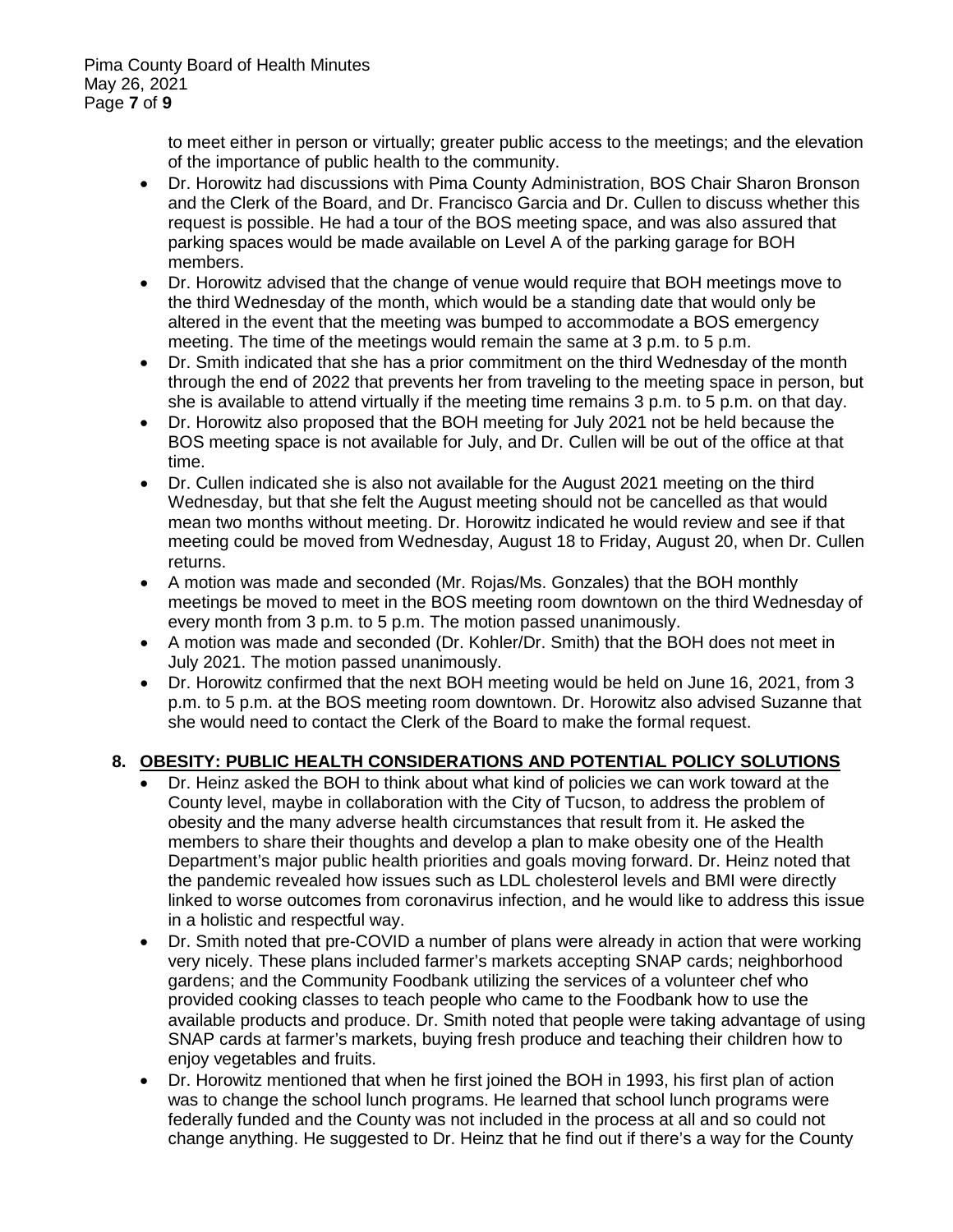to have some input into the school lunch programs and then educate the board members on that.

- Ms. Trowbridge mentioned that during the Obama Administration, PCHD was awarded a federal grant and there were a number of programs that were actually signed. She noted that we already have blueprints, to some degree, of things that can be done. Ms. Trowbridge advised that the County, and PCHD, already has a lot of information and might just need to restart some of those programs, rather than doing new research.
- Ms. Gonzales inquired if the data from that grant study is available, and if it could be applied now. Dr. Horowitz did not know, but noted that this is a great question.
- Mr. Geoffrion agreed that this is an essential aspect of going forward with a better healthy county population, and asked if there is any data available on the locations of food deserts within the community. Dr. Smith responded that yes, food desert information was compiled about 3-4 years ago to help initiate the farmer's markets accepting SNAP, so the information should be available to review.
- Mr. Humphrey suggested that the County incentivize grocery stores to move back into areas where they have left.
- Dr. Cullen noted that an obesity prevention initiative is a huge issue, this is a real opportunity to leverage all the work that has been done. She suggested that Supervisor Heinz consider putting together a group or committee to review and discuss the possibilities of how to move forward. She indicated that funds may be available to do some of this through some of the funding coming in to the PCHD, especially the American Recovery Plan act.
- Dr. Heinz agreed that getting a group together would be perfect, and hopes to pull that together over the next few weeks.

# **9. COVID-19 AFTER ACTION REPORT**

- Dr. Horowitz reiterated the importance of the Health Department being a part of preparing a COVID after-action report, to re-evaluate what happened and discuss the myriad of problems that happened on different levels, and to even approach the business community and get their input on what problems they encountered, and what they could have used help with.
- Mr. Humphrey suggested reaching out to the Pima County small business council to see if they would be interested in sitting down and talking about what happened, and how PCHD could do better in the future. Dr. Horowitz asked Mr. Humphrey to provide contact information so the suggestion could be followed up on.
- Mr. Geoffrion asked Dr. Cullen if there is already a post-mortem in process that will review the COVID period, and if so, is there any assurance that PCHD will have the opportunity for input. Dr. Cullen said that yes, she feels there will probably be input as we go forward. She noted that the Health Department is already working on this internally, and have a small contract to get a contractor to come in and assist with the after-action report.

## **10. ETHICS COMMITTEE UPDATE – STANDING ITEM**

- Ms. Jennie Mullins advised that last Ethics Committee meeting was held on April 29, and had about 50% membership, or 10 members, in attendance. The committee took a break so that staff could address the grant deadlines and other pressing work that needed to be done.
- Ms. Mullins noted that the main agenda item was a discussion on the ethical issue of providing vaccinations to residents in the County jail who wish to participate in the proposed Community Bond Fund program. The committee explored the ethical considerations involved whether people who want to take up the Community Bond Fund for release should be required to get a vaccine. The discussion covered: